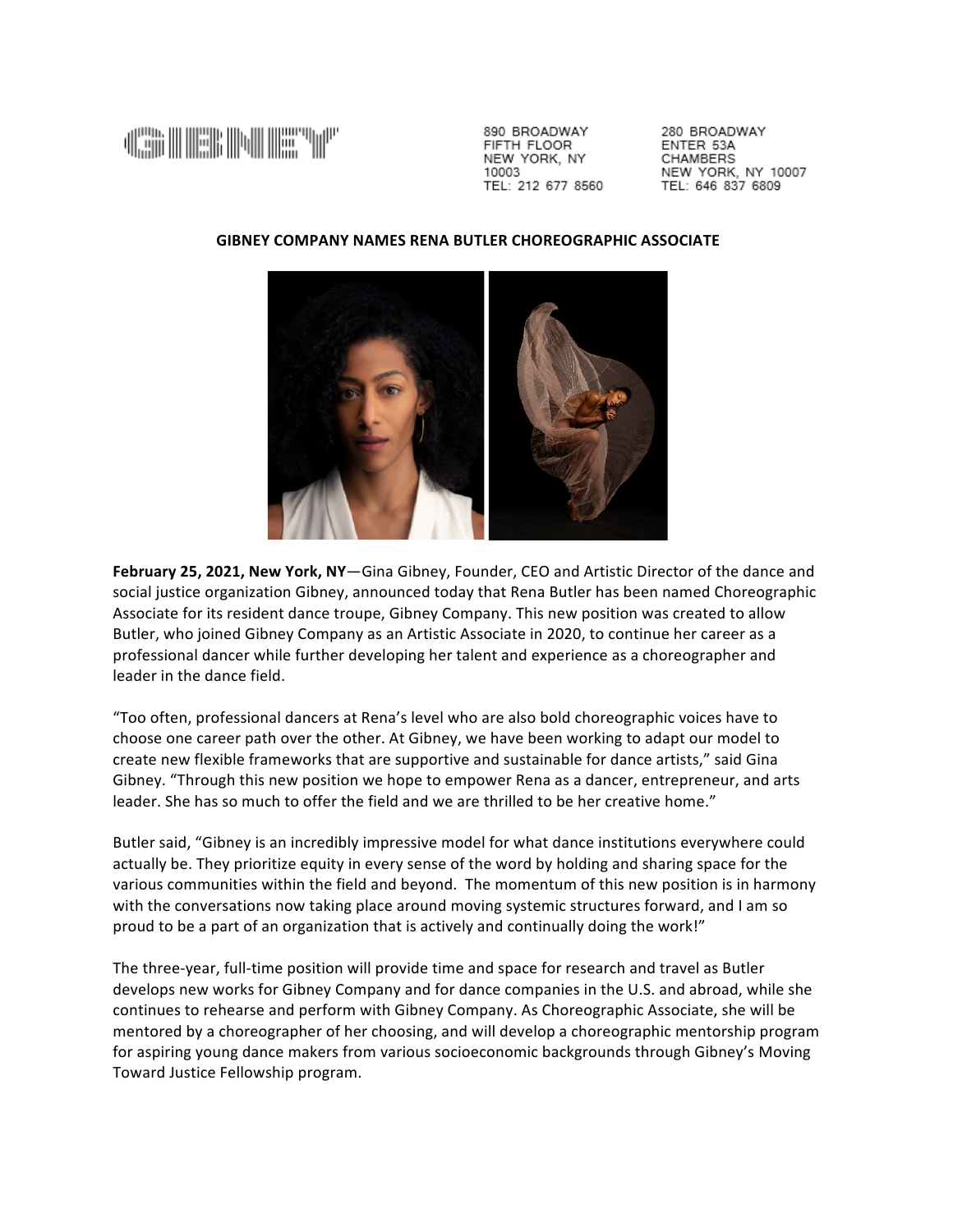Butler hails from Chicago IL, and previously performed with Hubbard Street Dance Chicago, from 2017 to 2020. She has also performed with A.I.M by Kyle Abraham, Bill T. Jones/Arnie Zane Company, David Dorfman Dance, Manuel Vignoulle/M-Motions, and The Kevin Wynn Collection. She trained at The Chicago Academy for the Arts, studied at Taipei National University of the Arts in Taiwan, and received her BFA from SUNY Purchase Conservatory of Dance in New York. As a choreographer, Butler was awarded the Princess Grace Award for Choreography in 2019. Her work has been presented at Hubbard Street Dance Chicago; BalletX; Boston Dance Theater; The New Orleans Museum of Modern Art, in a collaboration with Academy Award-Winning composer Terrence Blanchard; in CHTV Stories in Switzerland, and more. Butler is currently creating works for Dance Theater of Harlem, Charlotte Ballet, Whim Whim, GroundWorks DanceTheater, Norrdans, among others, and is working on a new film produced by Jacob Jonas, The Company, featuring famed ballerina Michaela DePrince. Butler has served on the consortium for Chicago Dancemakers Forum, was on the annual panel for Black Girls Dance in Chicago, and co-directed DanceLab, a free, choreographic course for Chicago teens, empowering participants of varying socioeconomic backgrounds and identities to find commonality in creation. She currently serves as a dance and choreographic mentor for young, aspiring artists as part of the Pointe People Mentorship Program.

In January of 2020, the Gibney organization announced a major gift from Andrew A. Davis, a Trustee of the Shelby Cullom Davis Charitable Fund, for the transformation of Gibney Company into a commission based, repertory company that works with renowned and rising international choreographers representing a broad range of aesthetics and techniques. As part of this transformation, Gibney Company doubled in size with the hiring of six new Artistic Associates last fall, including Butler. Plans for Gibney Company's debut at The Joyce Theater this November will be announced at a later date.

Gibney Centers, located in Chelsea and Lower Manhattan, remain temporarily closed.

## **Gibney Company Support**

Gibney Company is grateful for leadership support from Andrew A. Davis, a trustee of the Shelby Cullom Davis Charitable Fund. The Company also receives generous support from The Bay & Paul Foundations; Con Edison; the Howard Gilman Foundation; the Laurie M. Tisch Illumination Fund; the Mertz Gilmore Foundation; the National Endowment for the Arts; the New York City Department of Cultural Affairs; the New York State Council for the Arts; the O'Donnell Green Music and Dance Foundation; the Office of the Manhattan Borough President; the Omomuki Foundation; The Ready Foundation; the Seth Sprague Educational and Charitable Foundation; the Shubert Foundation; The SHS Foundation; Symbio Physiotherapy; and Virginia and Timothy Millhiser, among others. Gibney's full community of individual and institutional supporters can be viewed here: https://gibneydance.org/support/#thankyou.

## **About Gibney**

About Gibney Founded by Gina Gibney in 1991, Gibney is a New York City-based performing arts and social justice organization that taps into the vast potential of movement, creativity, and performance to effect social change and personal transformation. Gibney deploys resources through three strategic and interwoven program areas: Gibney Center, a meeting ground for New York City's artistic community comprising 23 studios and 5 performance spaces that provide critical space for training, rehearsal, professional development, performances, and convenings; Gibney Community, programs that use movement to help address a range of social issues with a focus on gender-based violence and its prevention; and Gibney Company, a commission based, repertory company representing a broad